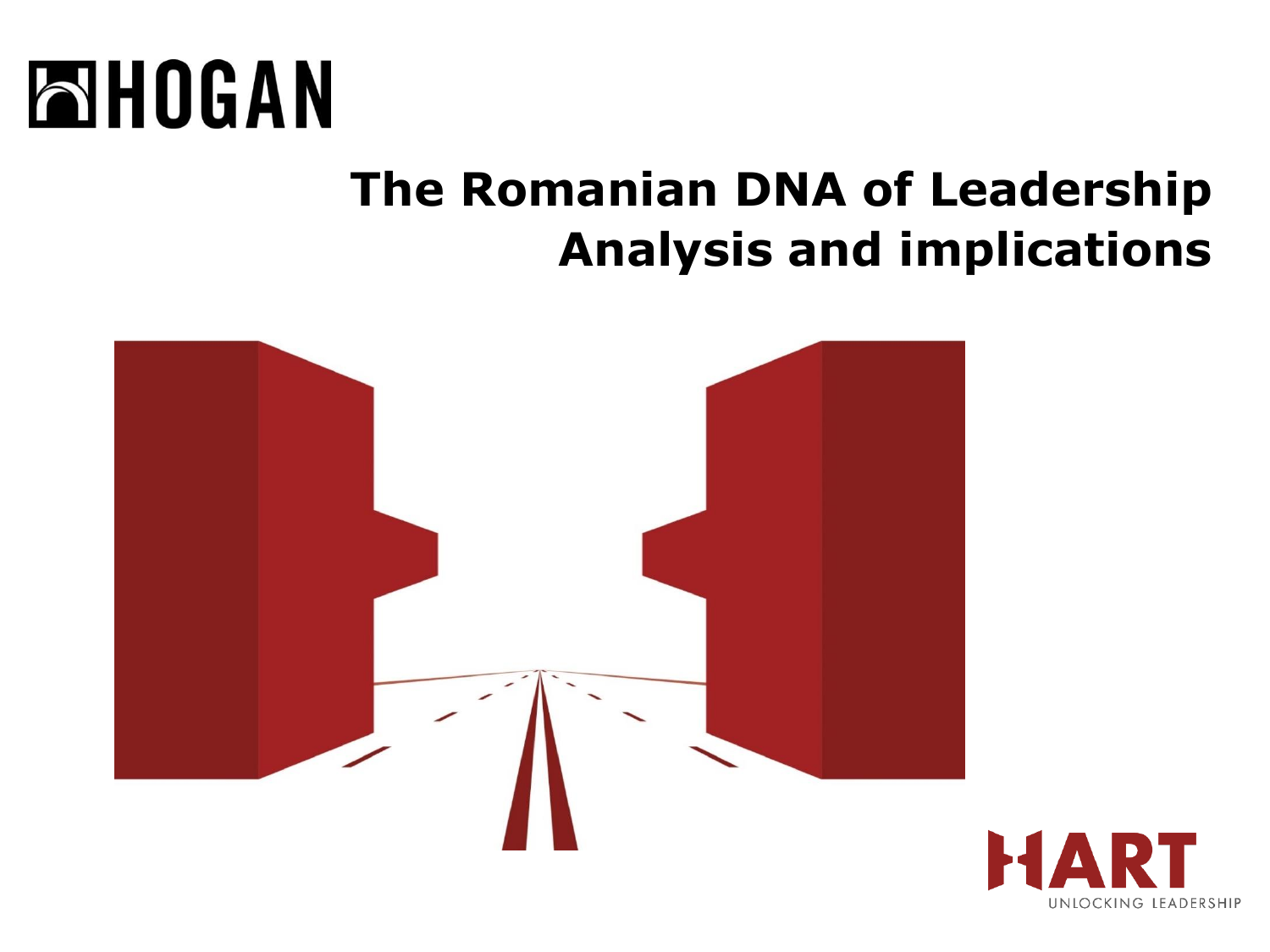### **Agenda**

- ➢ Importance of Leadership
- $\triangleright$  Personality and Leadership
- ➢ What is Leadership?
- $\triangleright$  Leadership profile of Romanian managers
- ➢ Conclusions and take-aways

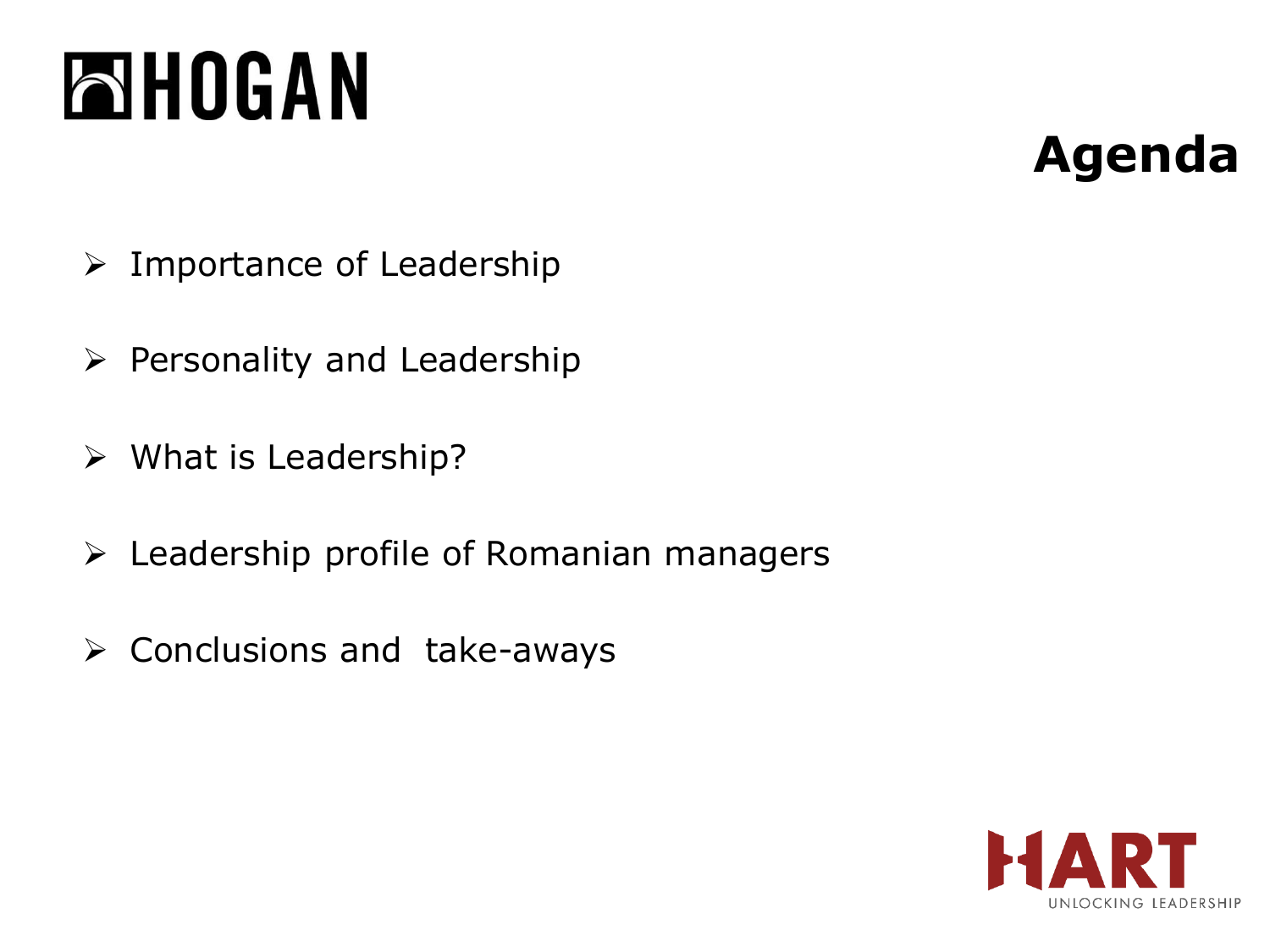# **FIBOGAN**

### **A few facts on Leadership**

- ➢ Amazon.com has over 40.000 Leadership titles
- ➢ There are over 7200 Leadership titles by Romanian publishers
- ➢ A quick Google search on "Leadership workshops in Bucharest" returns over 4.250.000 pages … everyone claims expertise on leadership: from business schools and traditional francises, to famous chefs, Formula 1 Driving Instructors and equine therapy
- ➢ Quite a lot of sponsored Ads to promote leadership workshops
- ➢ October is full of HR events in Bucharest… and the buzzwords are "leadership", "automatization" and "digitalization"
- ➢ However, very few talk about **predictive validity** and "people matters"

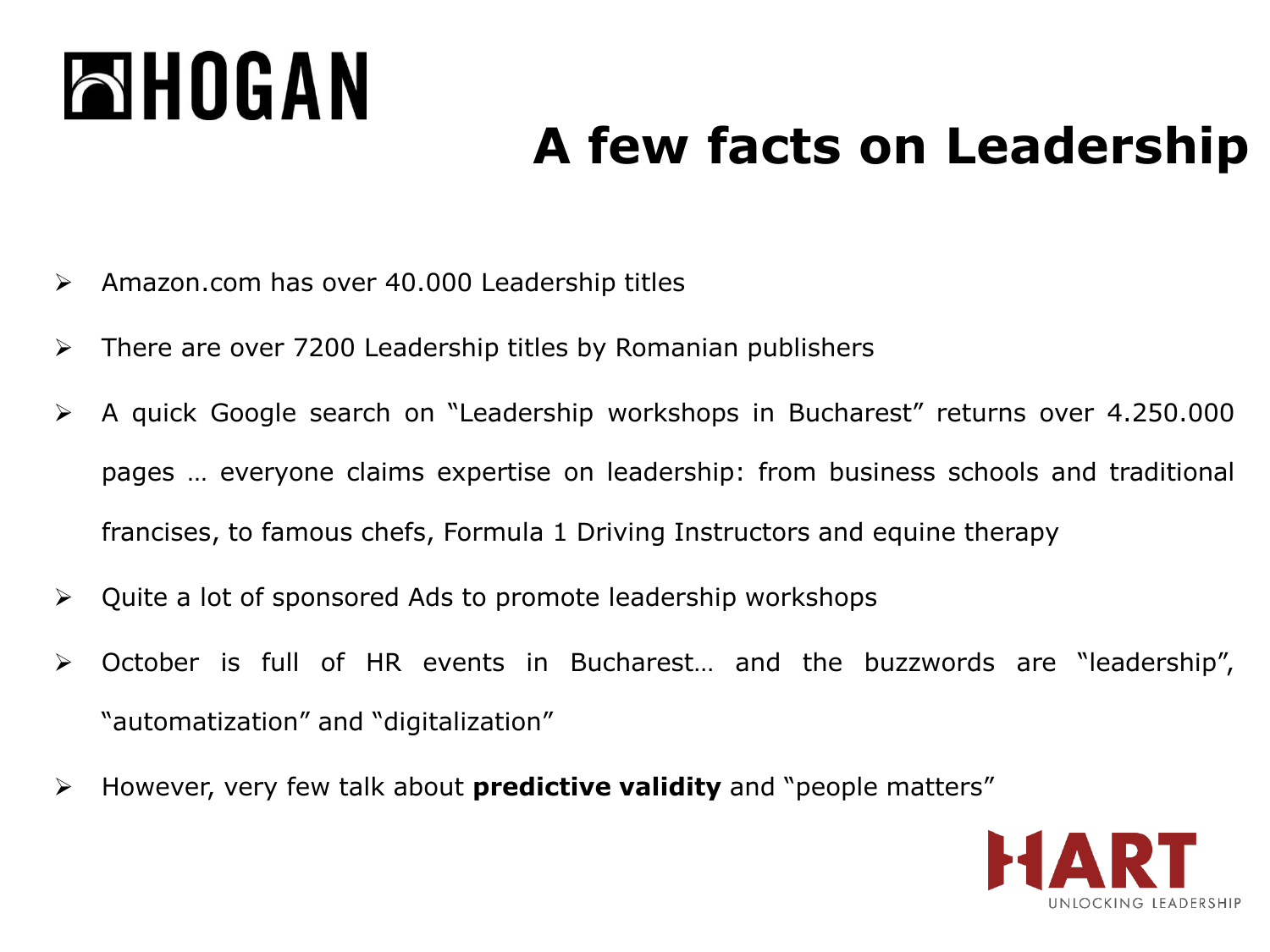## **AHOGAN**

- $\triangleright$  Leadership is not a fad, nor just an HR topic
- $\triangleright$  Leadership is a crucial factor for the financial performance of organizations and for people wellbeing
- $\triangleright$  The executives' failure engage huge costs:
	- $\triangleright$  lost opportunities
	- $\triangleright$  alienated employees
	- $\triangleright$  company reputation
	- $\triangleright$  brand degrading etc.

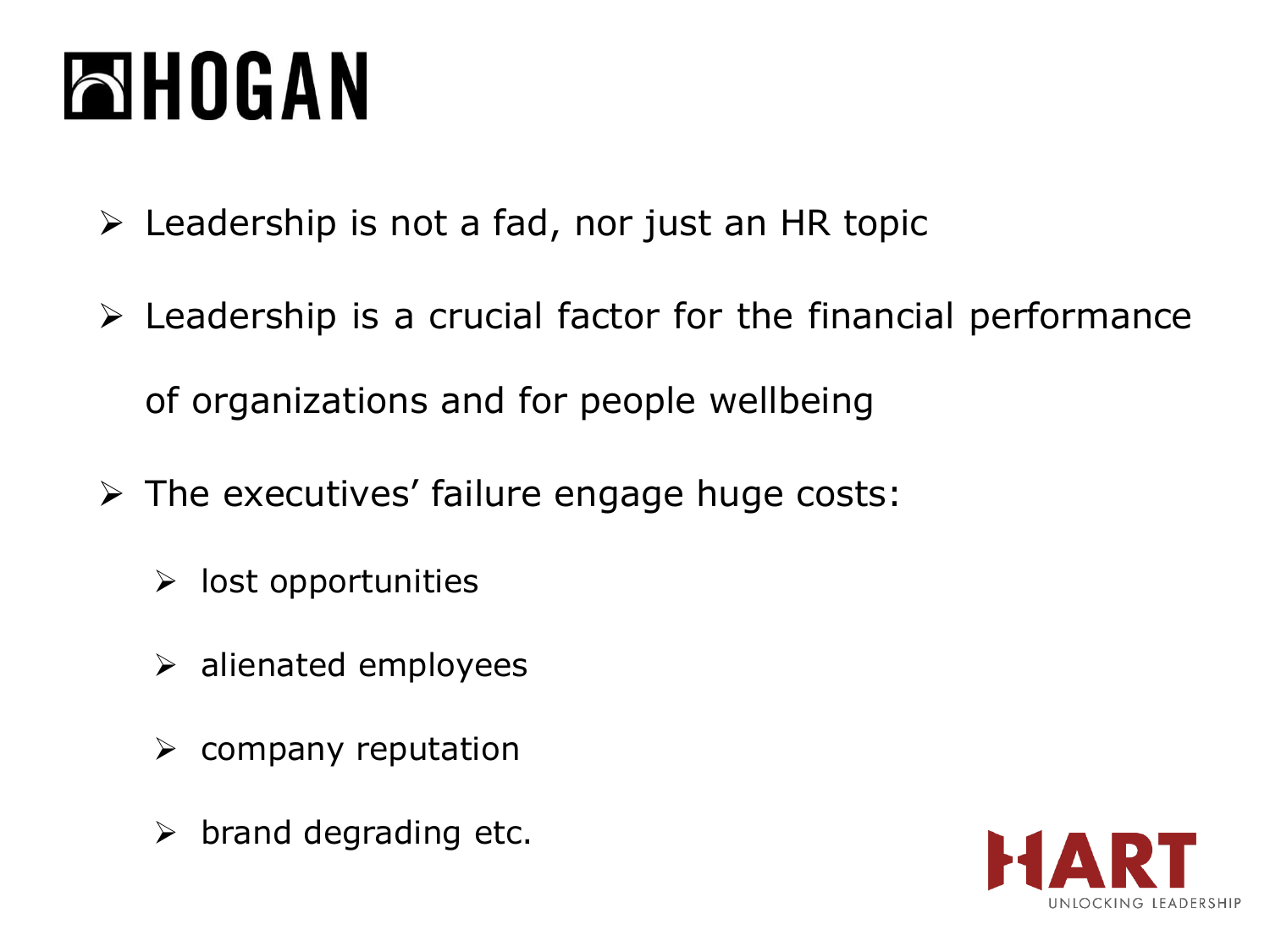## **AHOGAN**

### **Personality and Leadership**

- ➢ There is a strong correlation between personality and leadership
- ➢ *Who* leaders are determines *how* they lead
- ➢ Leadership impacts employees' engagement
- ➢ Engagement drives business outcomes

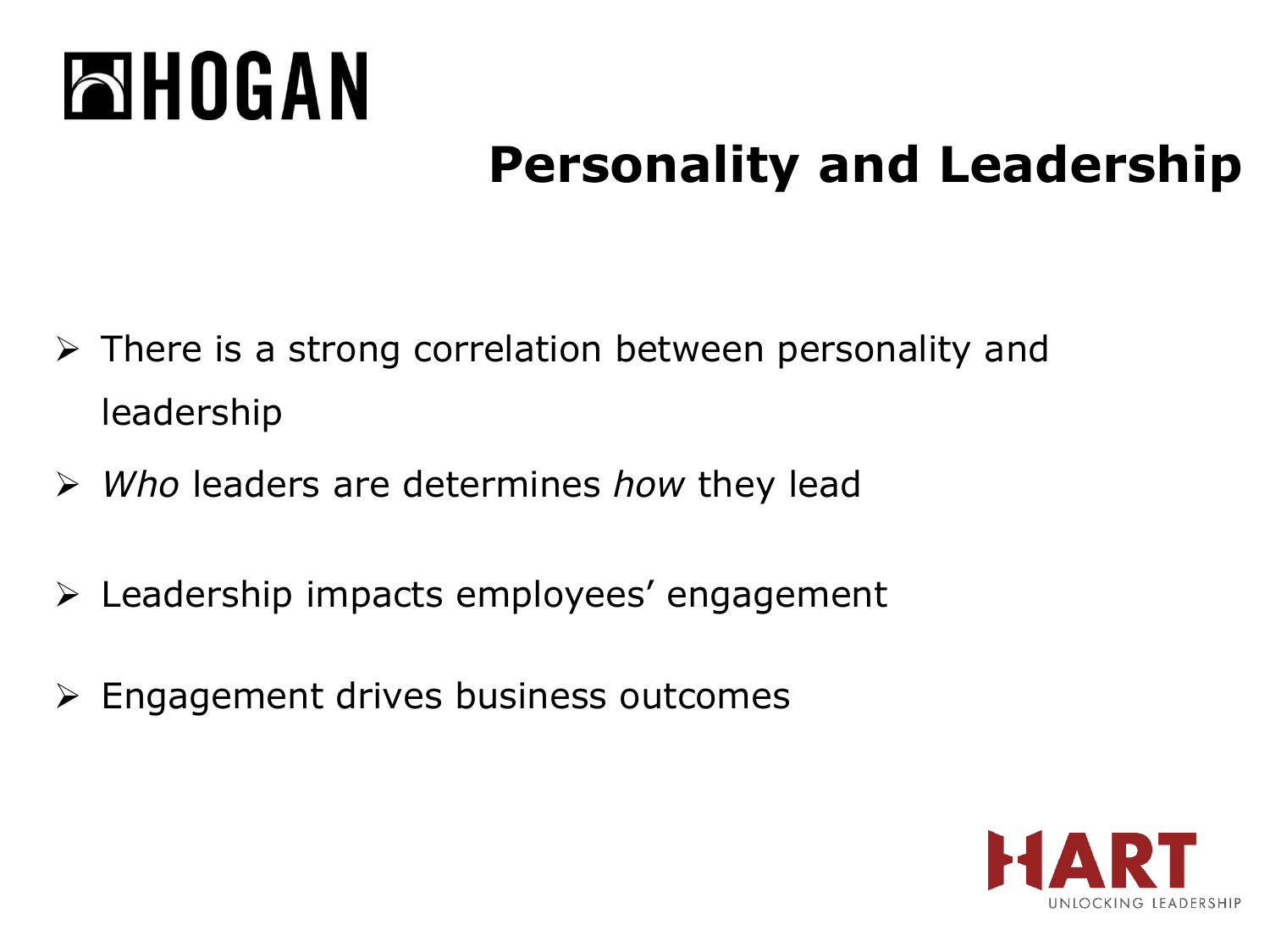### **What is leadership?**

## " The ability to build and maintain a high performing team"

(Robert Hogan)



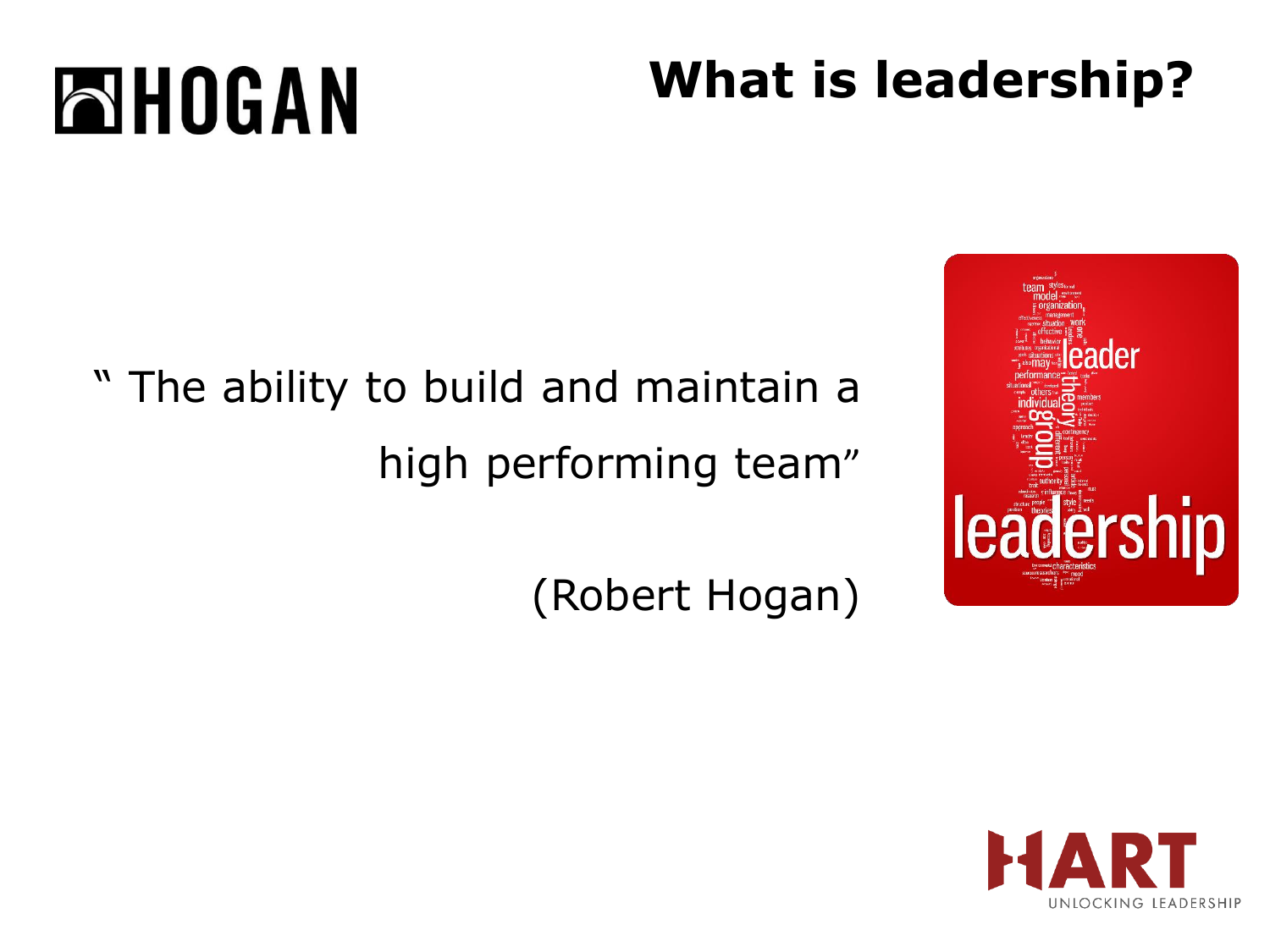### **Two views in studying leaders personality**



#### **YOUR REPUTATION MATTERS**



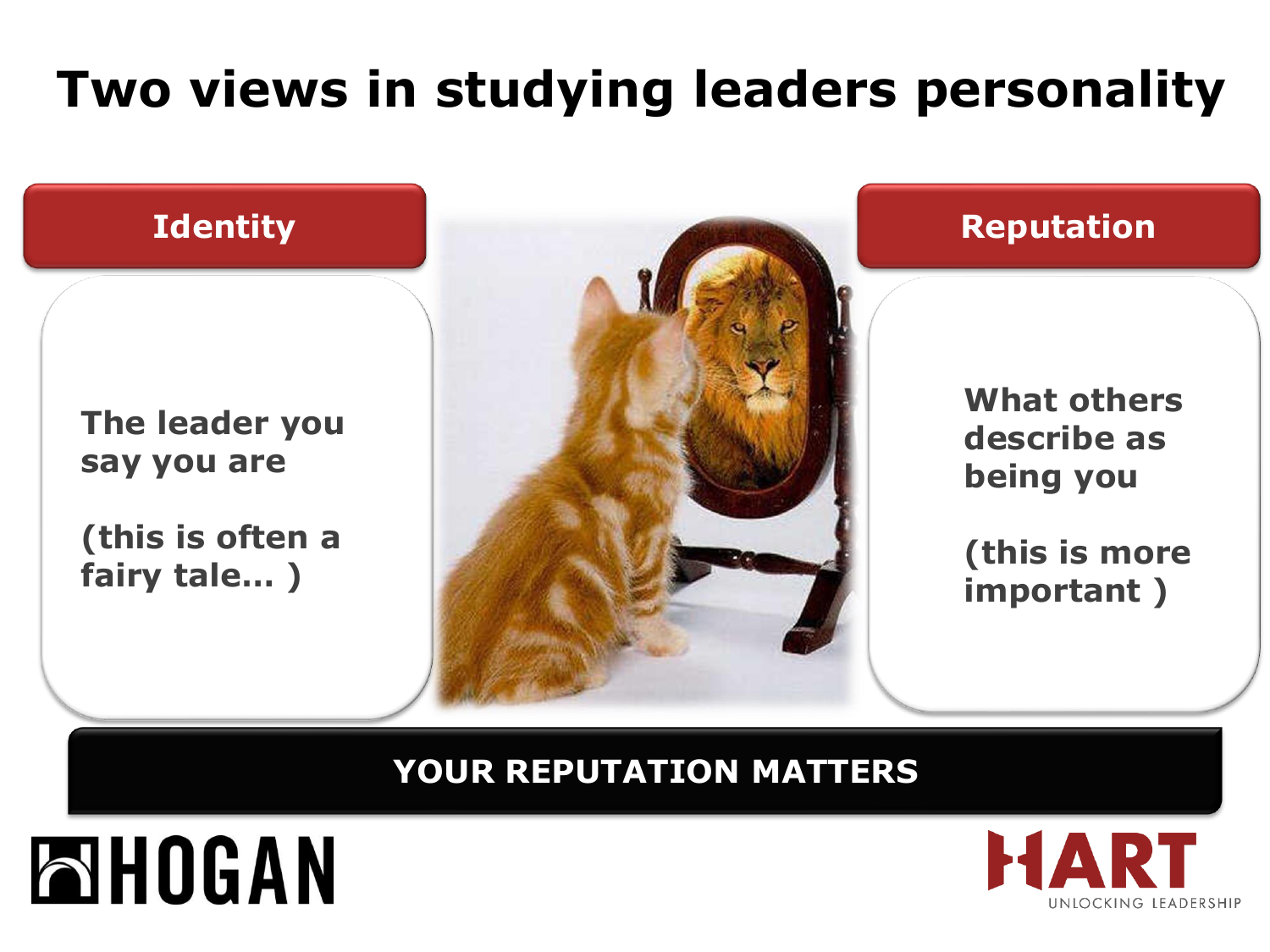### **ENHOGAN Hogan View on Personality**



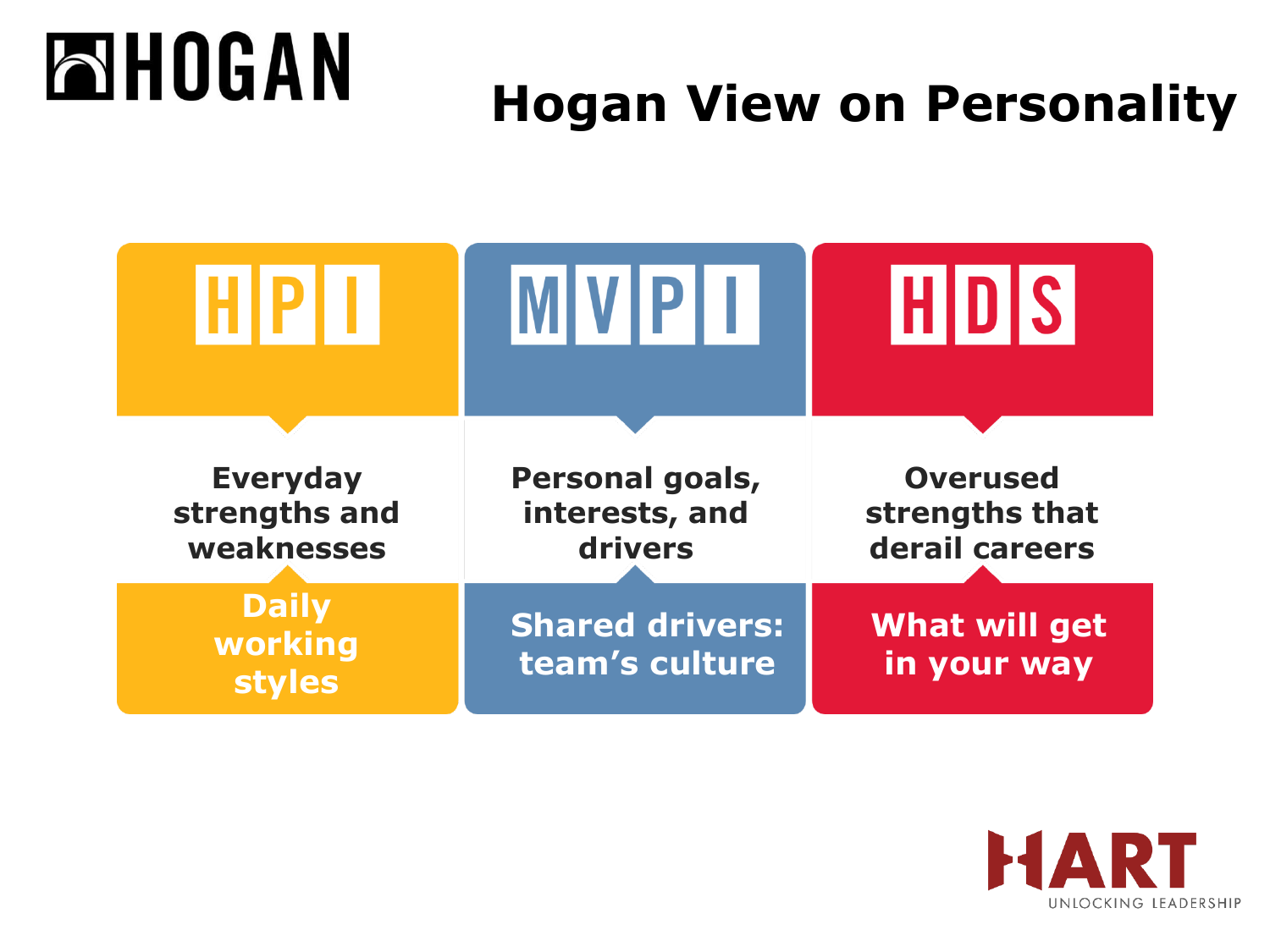## **Comparison of Romanian leaders Vs CEE & Western leaders**

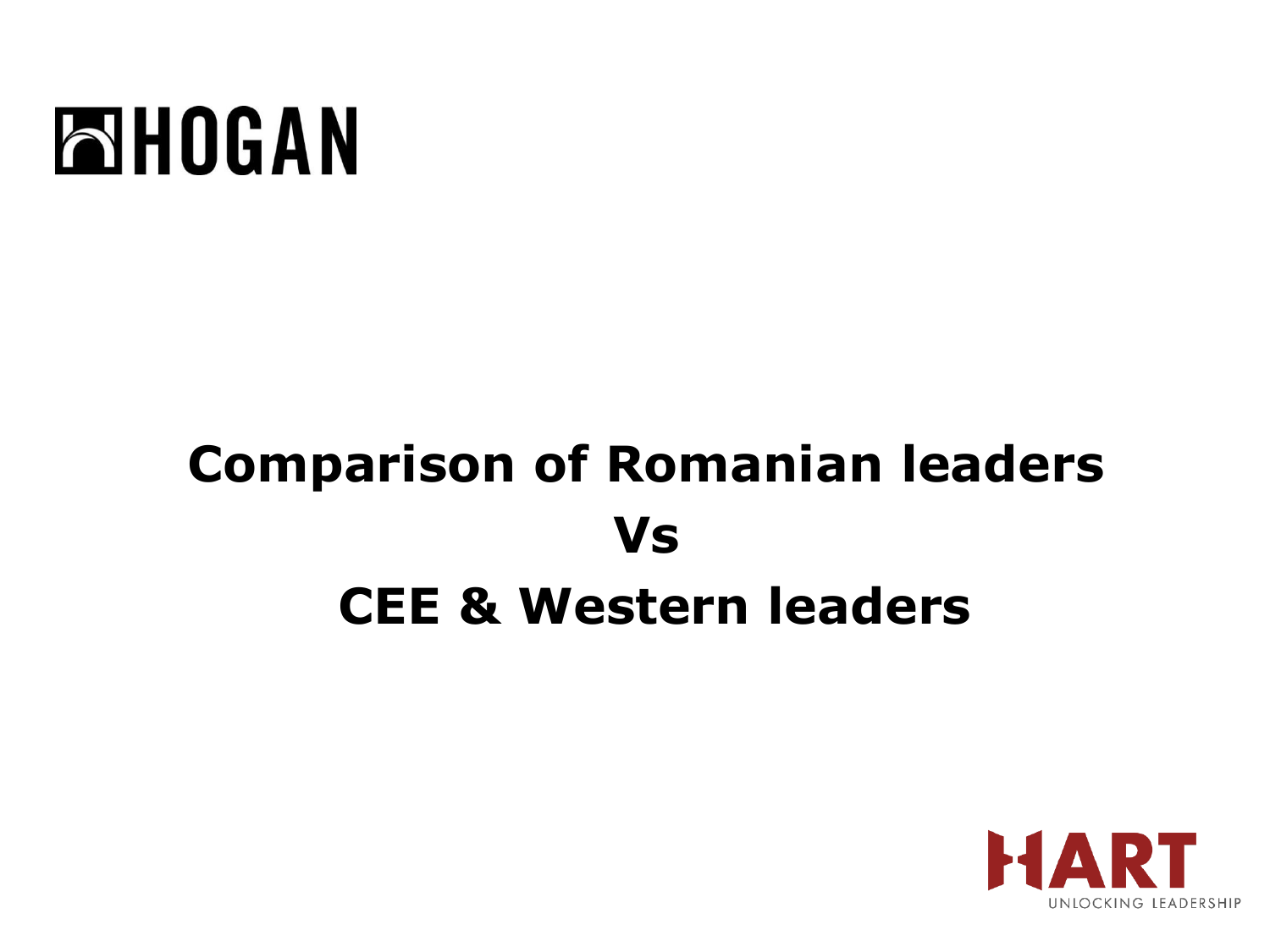### **About the descriptive study**

- $\geq$  800 Romanian managers
- ➢ Gender distribution: 50% Females, 50% Males
- $\triangleright$  Higher education; working in the urban environment, predominantly working in private multinational companies (95%)
- ➢ Industries: Outsourcing (SSC, BPOs); Retail; Banking and Financial Services; Manufacturing, IT
- ➢ Data collected: 2016-2019
- ➢ The Hogan R&D department ran several statistic analysis (Mean Score Differences by Region, Standard deviation , Cohen's d values - standardized mean differences) to identify moderate and strong differences between samples

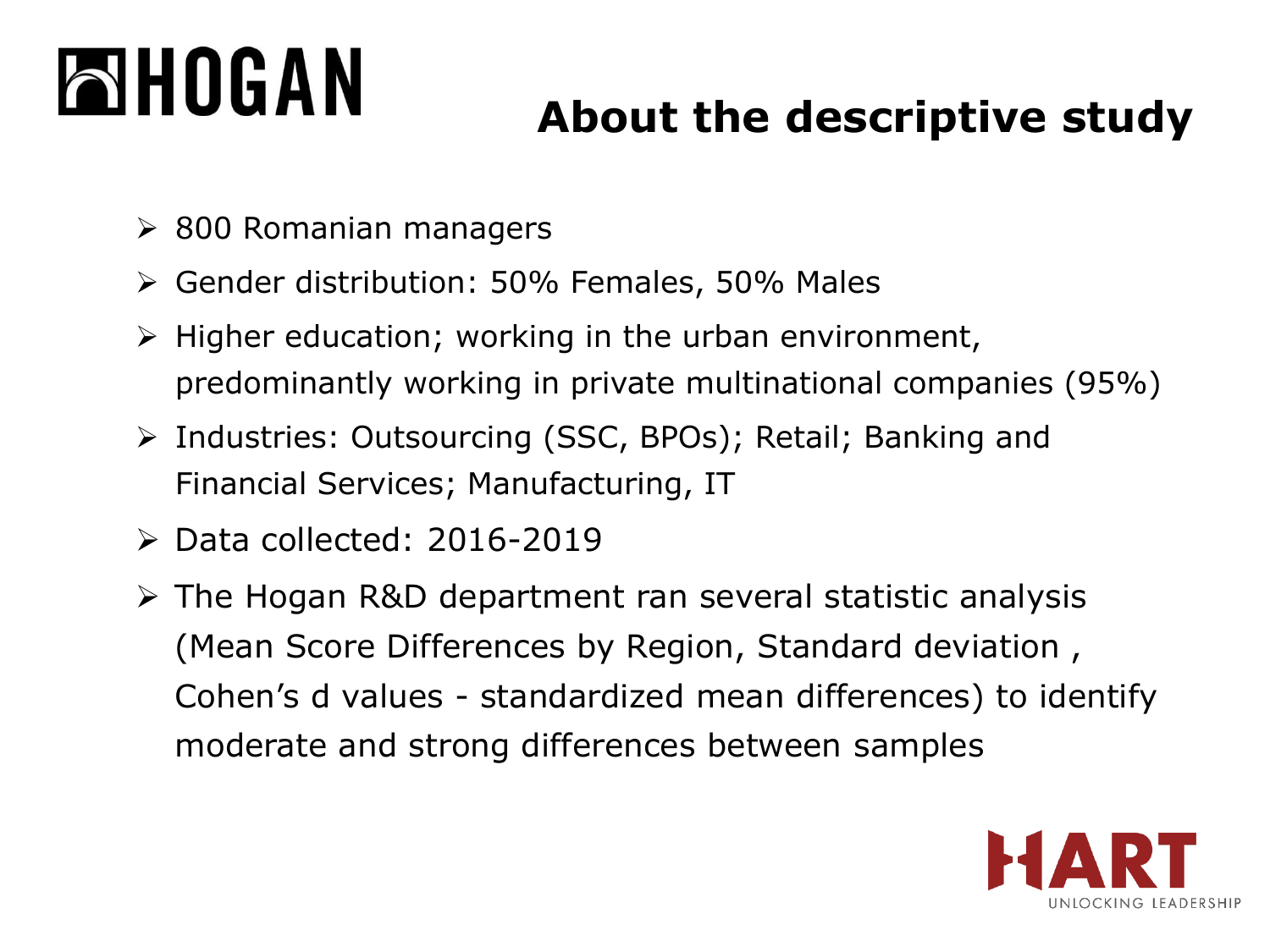

*Mean Score Differences by Region* easily and the set of the easily. *Standard deviation Cohen's d values*

#### **Day to day Romanian leadership style**

- ➢ Romanian leaders have the right "ingredients" and are similar to other leaders in the world:
	- ➢ Smart, ambitious
	- ➢ Good drive & energy
	- ➢ Good social skills
	- ➢ Good skills to execute the business plan.
- ➢ Romanian leaders compared to Western ones are more curious, open to experiences, need more challenge and may get bored

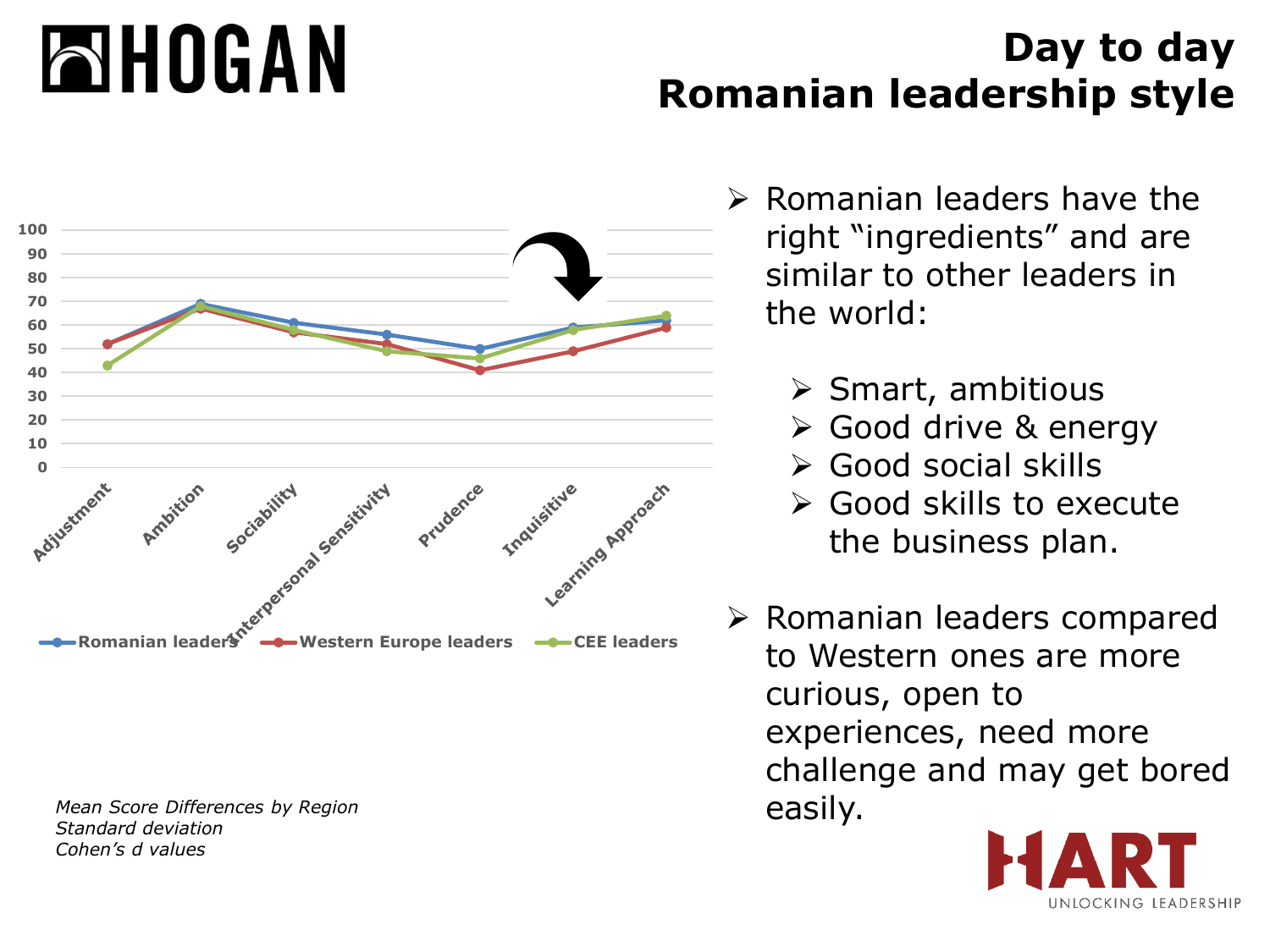### **Motives, values, preferences and drives of Romanian leaders**



- ➢ Romanian leaders compared to Western leaders differ by being
- ➢ More interested in career advancement, willing to succeed (Power)
- ➢ Are conforming, avoid mistakes & prefer a predictable environment and dislike ambiguity (Security)
- ➢ More interested in learning new technologies & business information (Science)

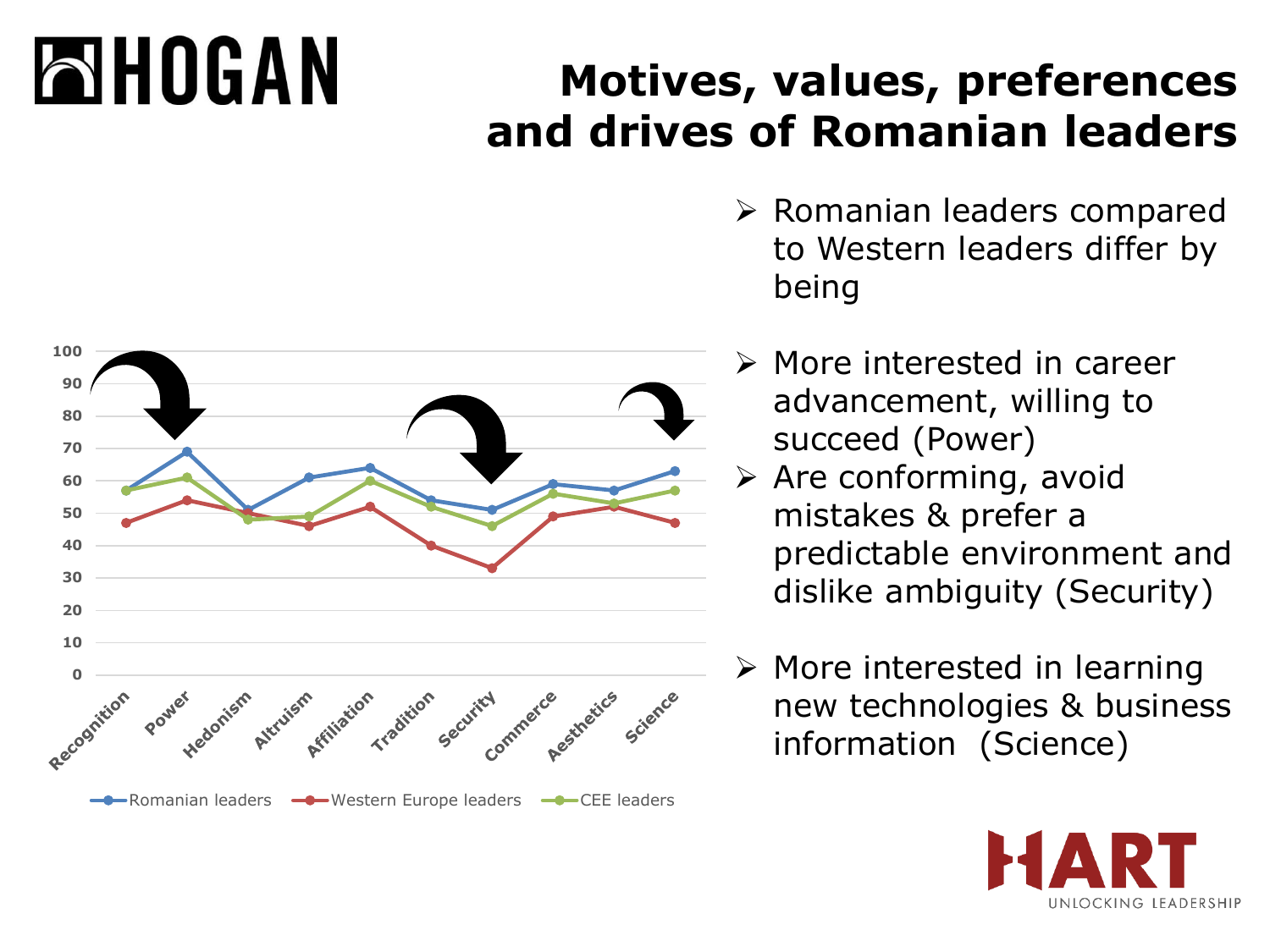

### **But what can derail our leaders' success?**

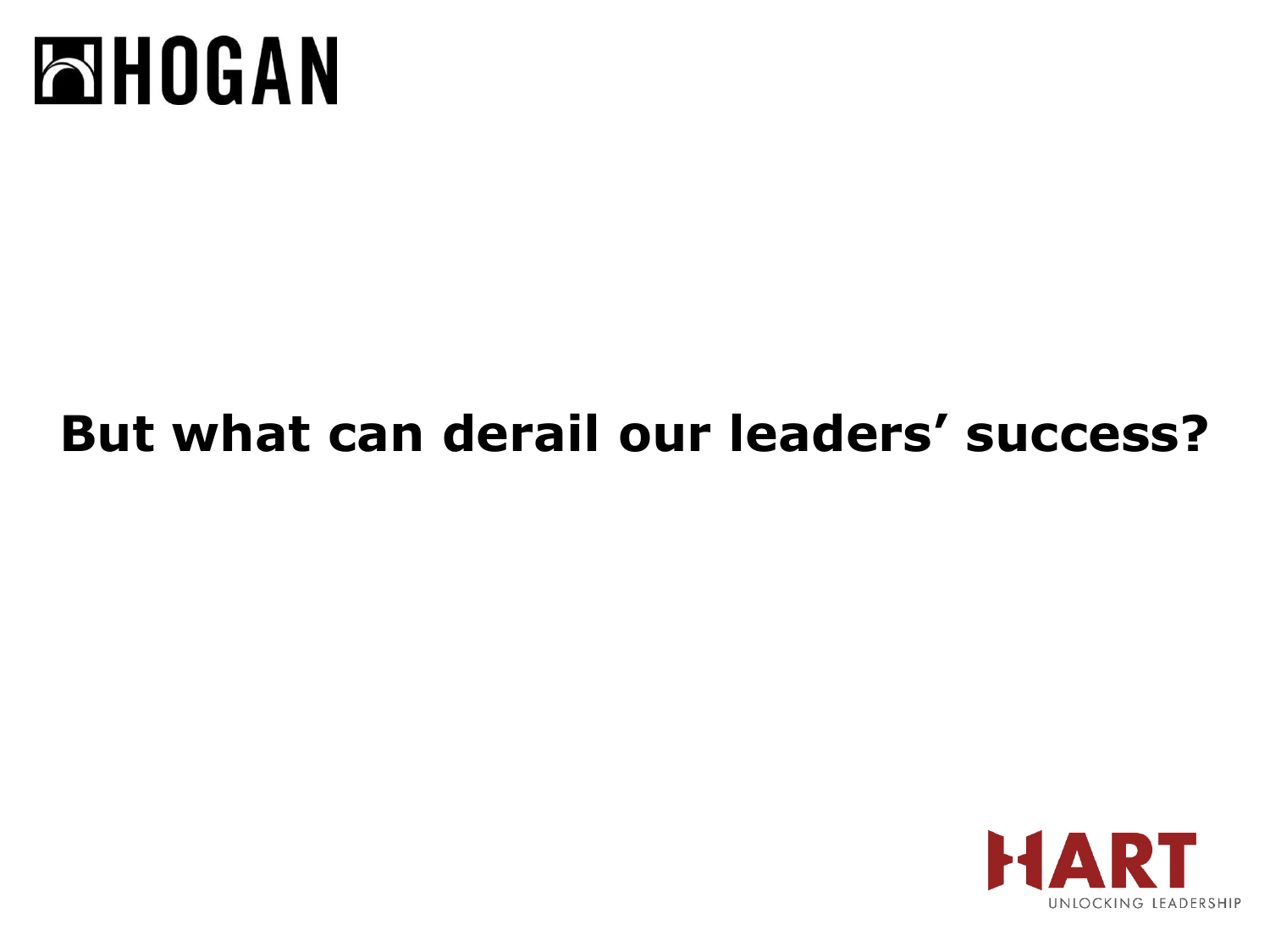### **Researches show that...**

Leaders who derailed have common characteristics:

 $\triangleright$  Bright, smart, social skilled, driven

but…

- $\triangleright$  Were unable to deal with complexity
- ➢ Arrogant & poor self- awareness ...
- $\triangleright$  Were unable to delegate
- $\triangleright$  Let emotions cloud their judgment
- $\triangleright$  Were unable to build a team



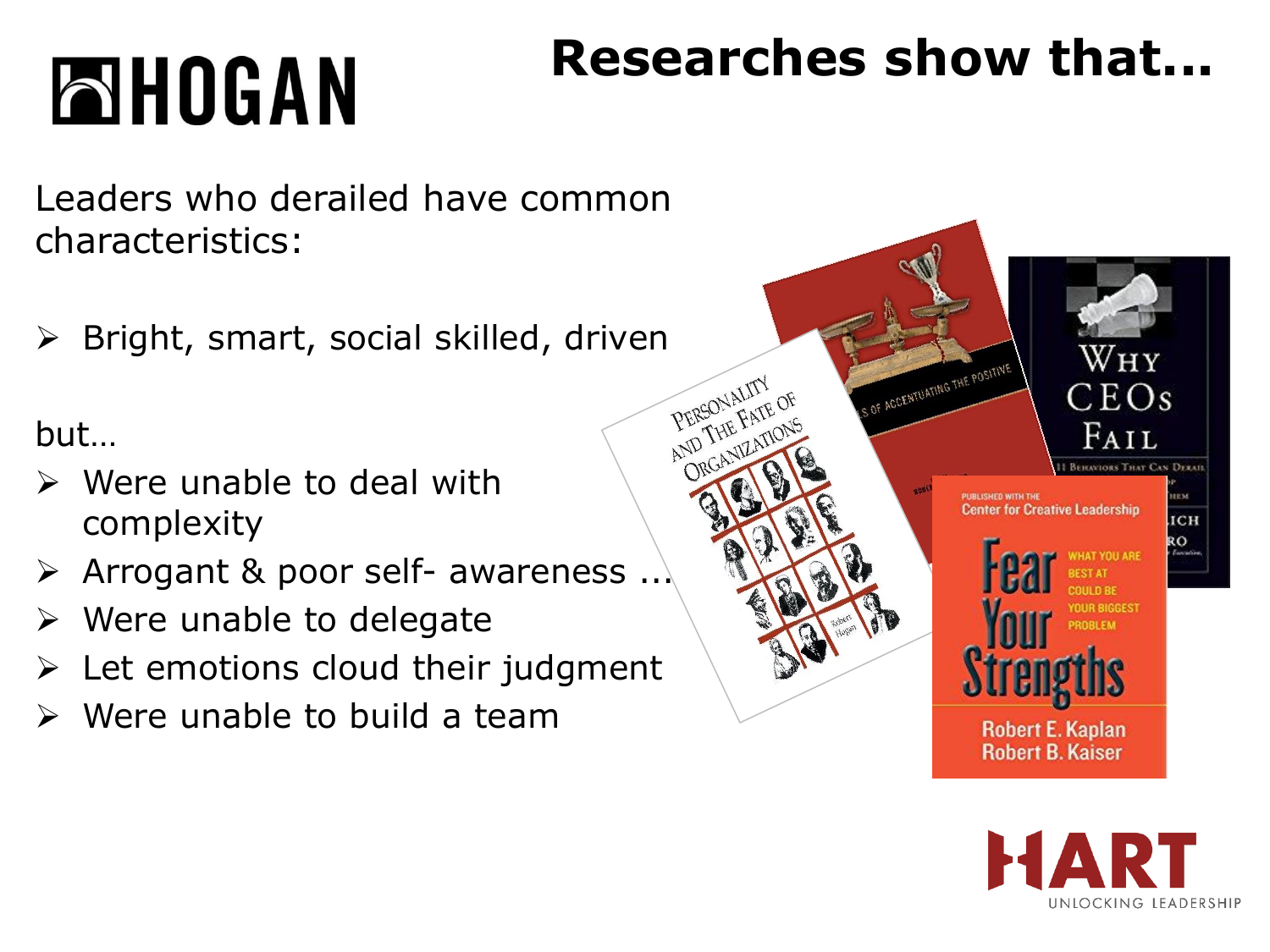

**Jon Bentz** – '70 – *Sears case;*

**McCall & Lombardo** (1983) *Off the Track: How and Why Successful Executives Get Derailed.*  Center for Creative Leadership;

2011, *Management derailment, personality assessment, and mitigation* by **Hogan, J., Hogan, R., & Kaiser, R. B** - published in the **APA Handbook of Industrial and Organizational Psychology** 

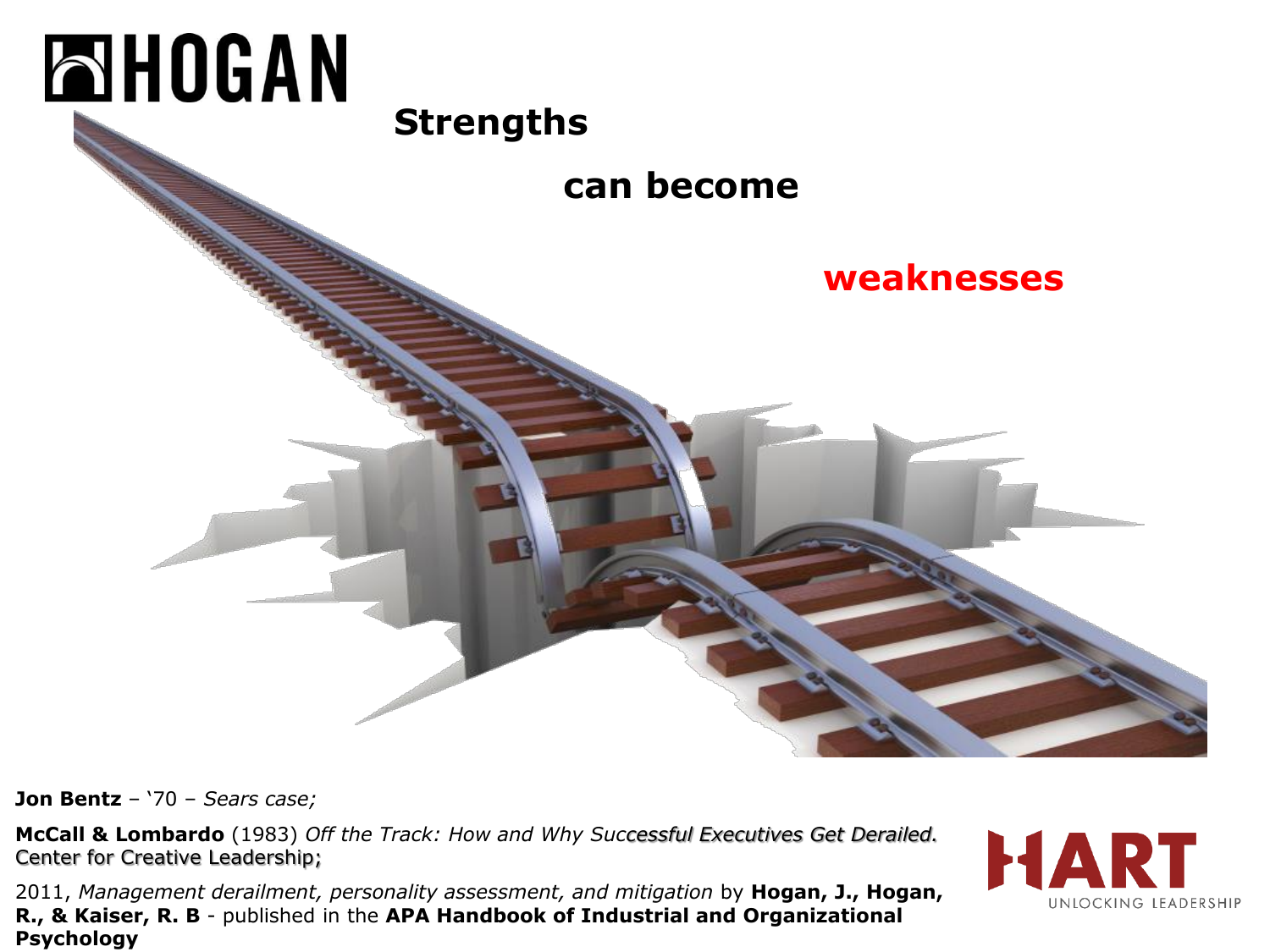#### **NHOGAN Why do leaders overplay their strengths?**

- ➢ Reinforced by prior success (what got you here is the key to future success..)
- ➢ Don't know how much is "enough" (this is why feedback is crucial for self–awareness )
- ➢ Worried they aren't strong enough (ingrained in fears)

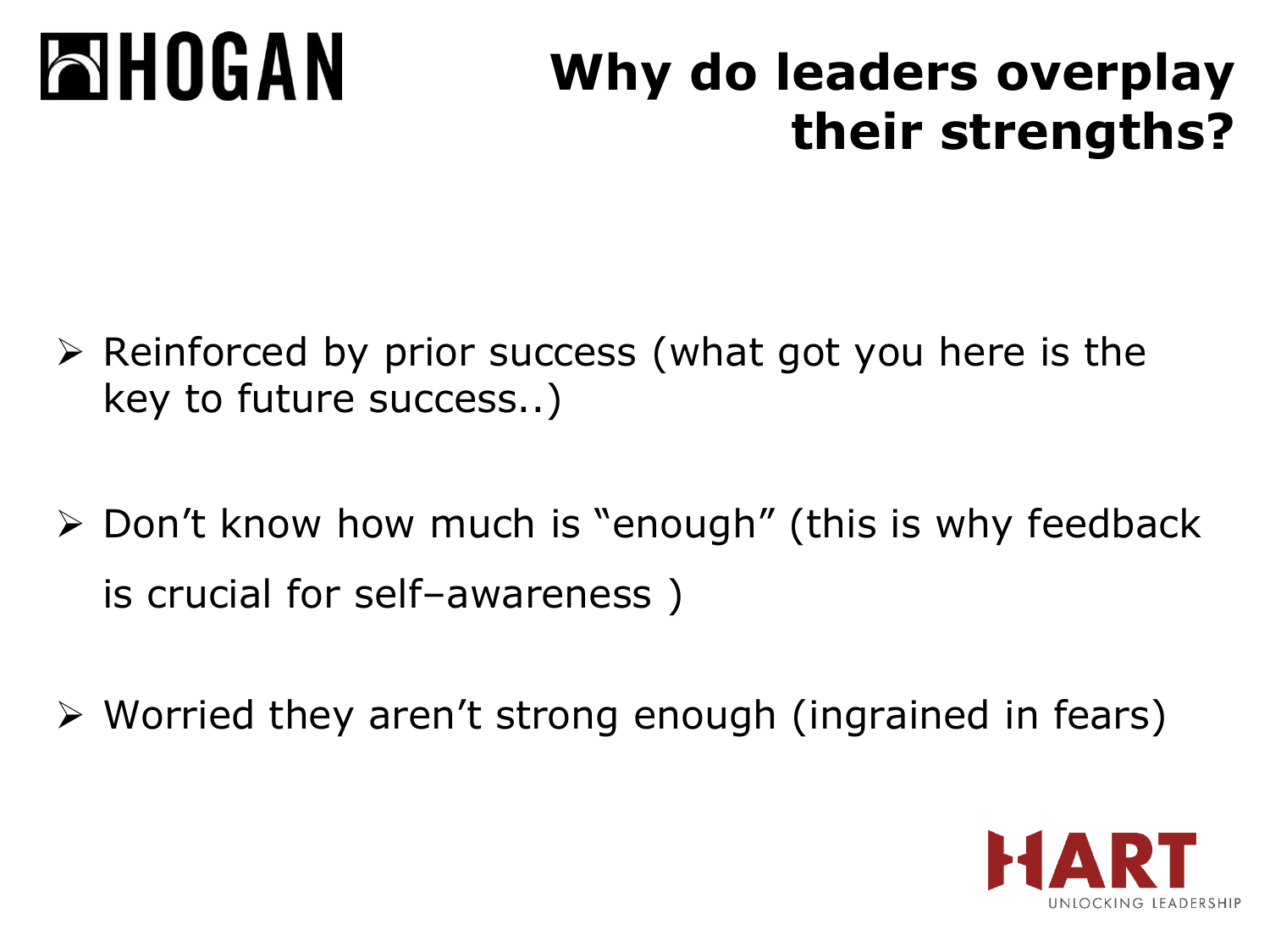### **Romanian leaders dark side Derailing behaviors**

- ➢ Courageous, charismatic, but they may seem self absorbed, arrogant & stubborn (Bold).
- ➢ Perfectionistic, controlling, focusing too much on unnecessary details, hard working, self-sacrificing, wanting others to do things their way (Diligent).
- ➢ These tendencies may affect team morale & development, time management ability, strategic thinking, focusing on strategic issues.



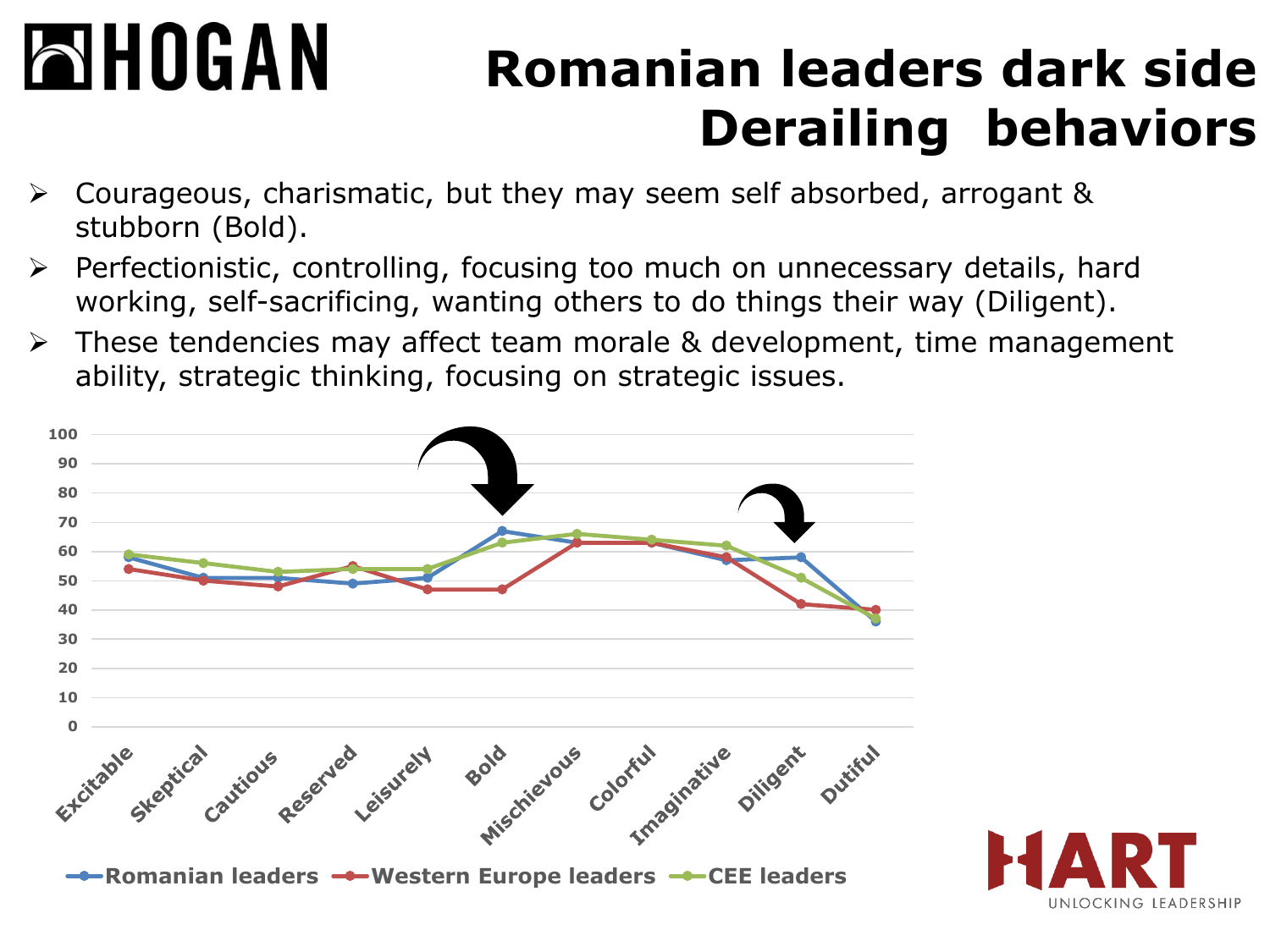### **Conclusions and implications**

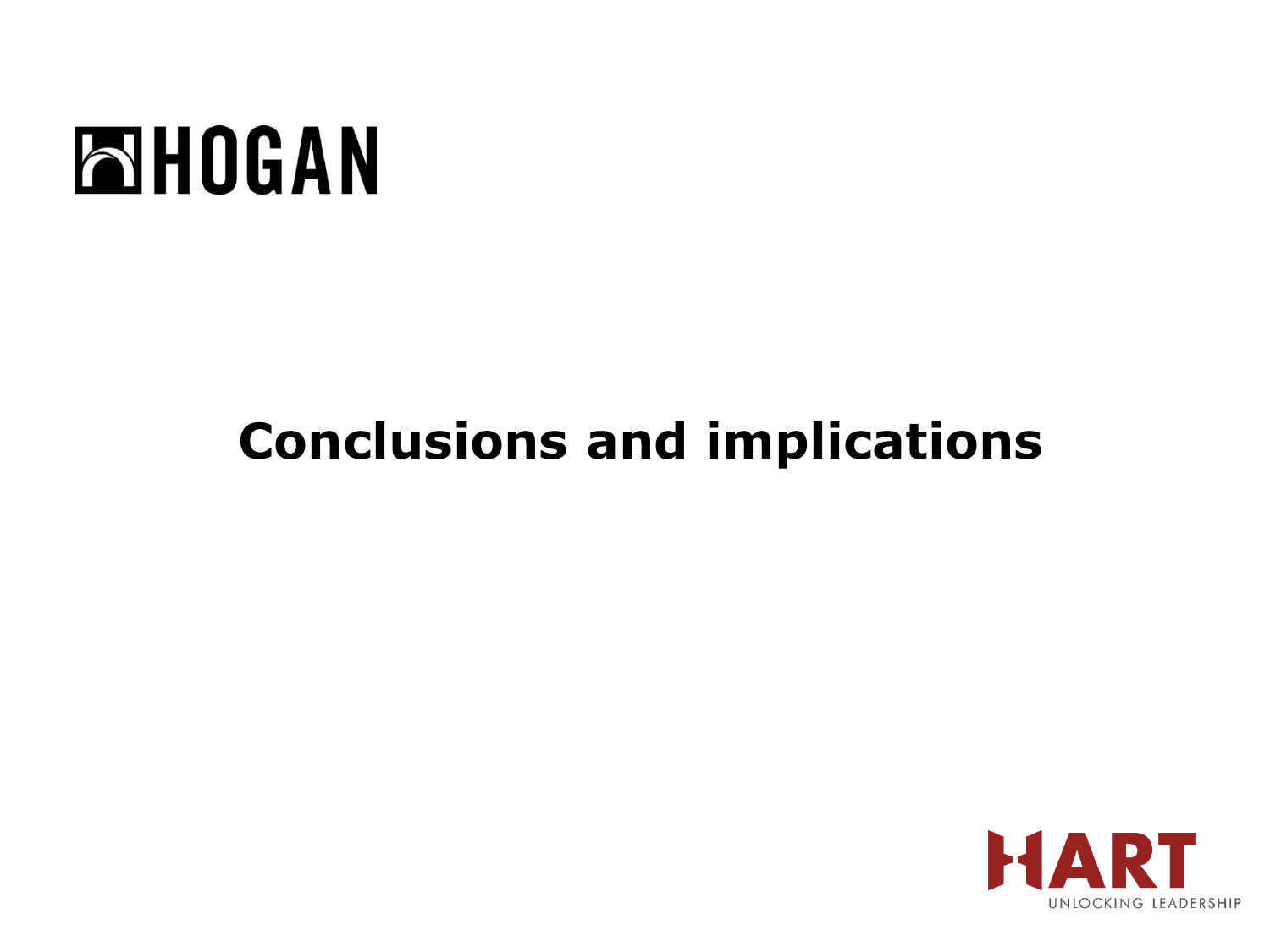#### **ENHOGAN Conclusions about Romanian corporate leaders**

- 1. Have the general ingredients for leadership: ambitious, hard working, socially skilled, curious, open to assimilate new technologies and business information.
- 2. Are driven, courageous, charismatic, but also stubborn, arrogant, not seeking (bottom-up) feedback.
- 3. May sacrifice the big picture by focusing too much on details, may be perceived as hard to please, over-controlling and fail to delegate effectively.

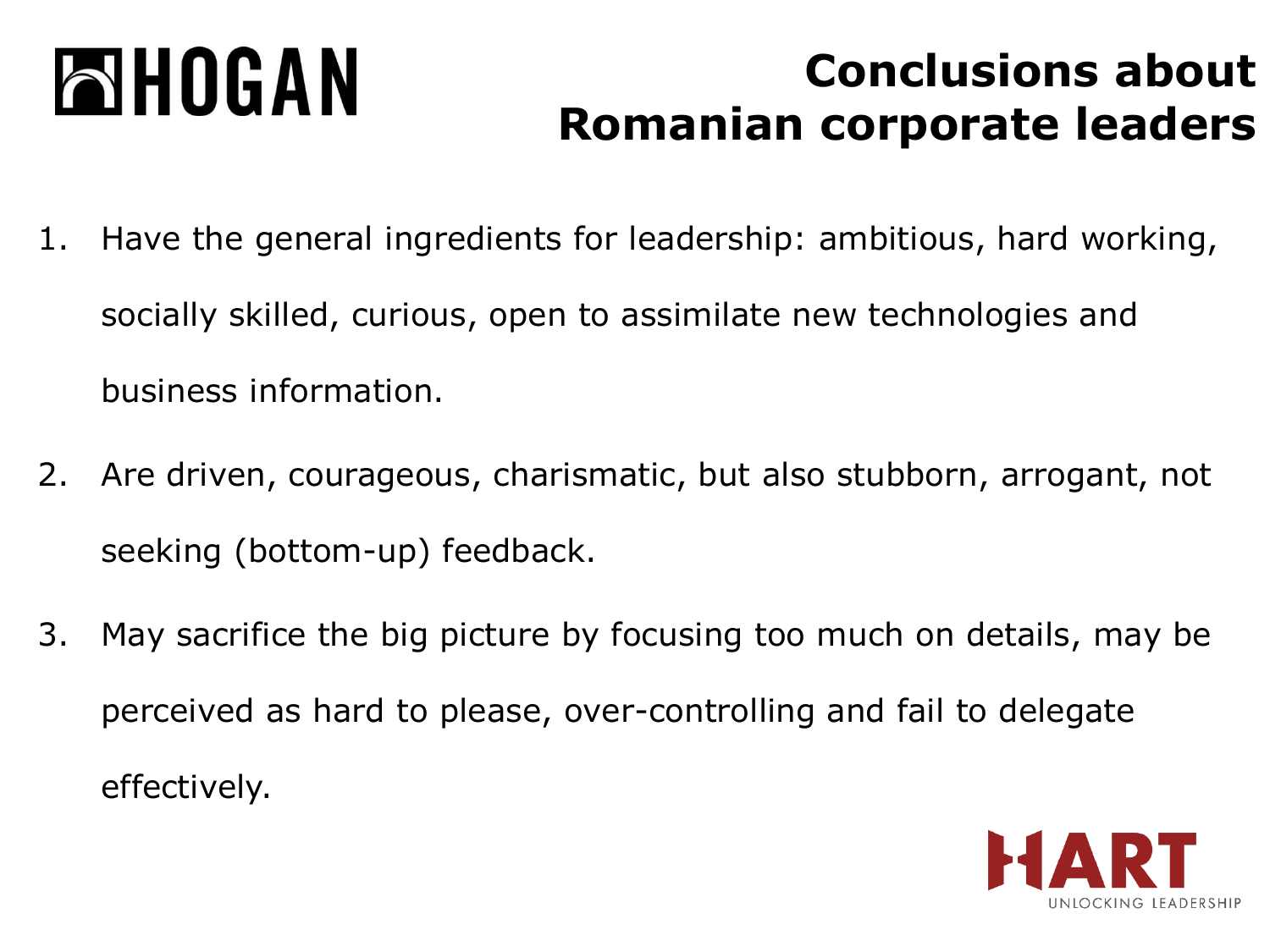### **What can HR do to build stronger leadership pipeline?**

- ➢ Talent Management Practices use **predictive tools** in selection of leaders, onboarding, succession & development programs
- ➢ **Developing** in early leadership career stages the missing **key competencies**:
	- 1. Help leaders truly understand what their role is about
	- 2. Identify their distorted beliefs about how they should be as leaders to help them fix their derailers: entitlement, over-confidence, micro – management.
	- 3. Effectively ask for feedback (to fix arrogance) & give feedback
	- 4. Help leaders identify the big bets (prioritize strategically)
	- 5. Delegate effectively and empower staff